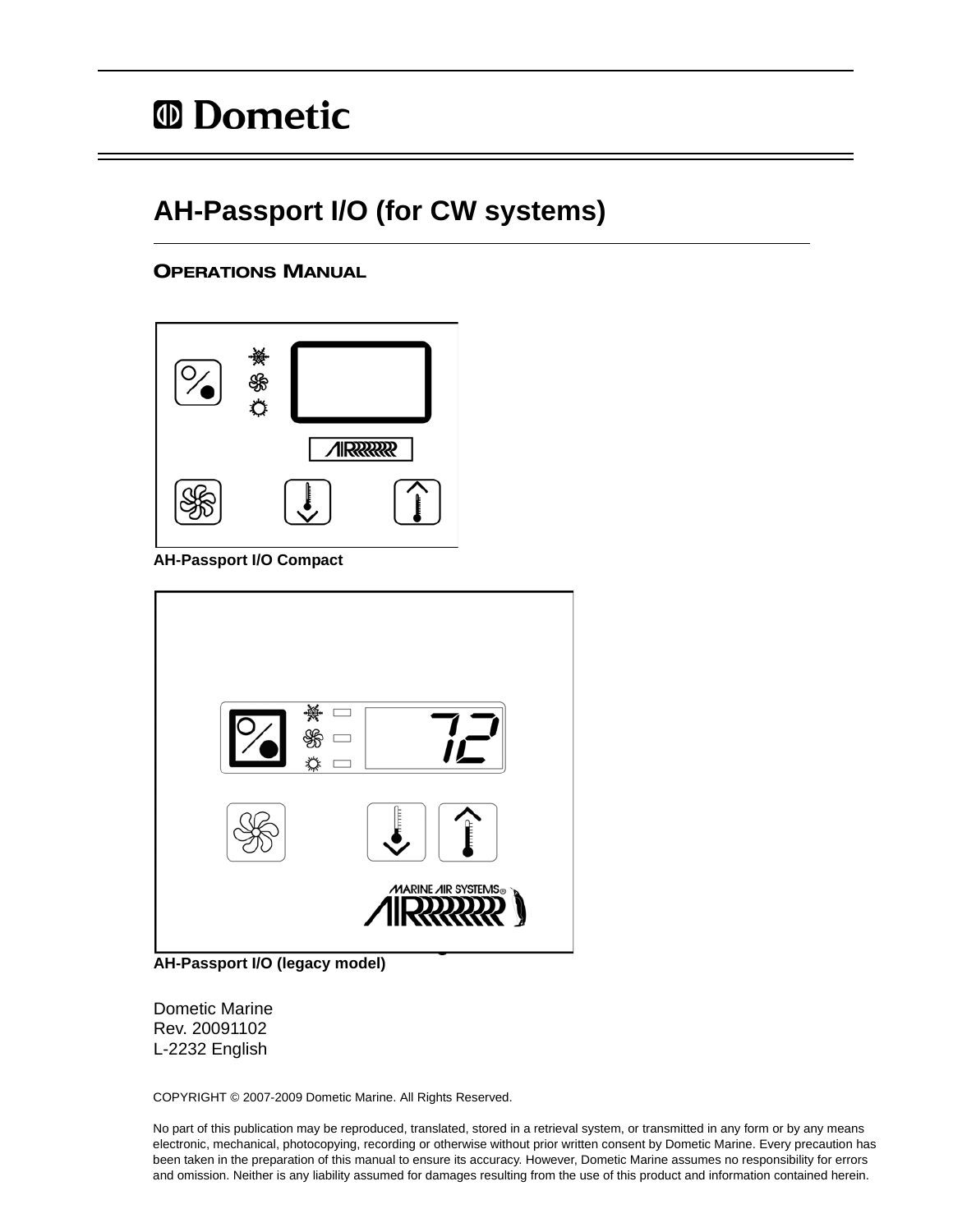## Table of Contents

|  | <b><sup>1</sup></b> Dometic |
|--|-----------------------------|
|--|-----------------------------|

| READ THIS MANUAL BEFORE PROCEEDING 1                         |   |
|--------------------------------------------------------------|---|
|                                                              | 1 |
| Standard                                                     | 1 |
|                                                              |   |
| DESCRIPTION OF CONTROL  2                                    |   |
|                                                              |   |
|                                                              |   |
|                                                              |   |
| <b>IMPORTANT PROGRAMMING NOTES TO INSTALLER AND</b>          |   |
|                                                              |   |
| NORMAL HEATING OR COOLING CYCLE  4                           |   |
| INSTALLING THE DISPLAY PANEL  4                              |   |
| CHOOSING THE LOCATION  4                                     |   |
| MOUNTING THE DISPLAY $\,\dots\dots\dots\dots\dots\dots\dots$ |   |
| MOUNTING THE OPTIONAL SENSORS  5                             |   |
| Remote Air Sensor  5                                         |   |
| Outside Air Temperature Sensor  5                            |   |
| Water Inlet Sensor  5                                        |   |
|                                                              |   |
| <b>OPERATOR CONTROLS AND DISPLAY PANEL  5</b>                |   |
|                                                              |   |
| Button Functions - Single  5                                 |   |
| Button Functions - Dual  6                                   |   |
| MODES OF OPERATION  6                                        |   |
|                                                              |   |
| Automatic Mode  6                                            |   |
|                                                              |   |
|                                                              |   |
| Moisture Mode  6                                             |   |
| Fan Modes  6                                                 |   |
|                                                              |   |
| USING PROGRAM MODE  7                                        |   |
|                                                              |   |
| Changing Parameters                                          | 7 |
| Memorizing New Program Parameters                            | 7 |
| Restoring Memorized Default Settings                         | 7 |
|                                                              |   |
| PROGRAMMING                                                  | 8 |
| Programming procedure  8                                     |   |
| Programmable Parameters  8                                   |   |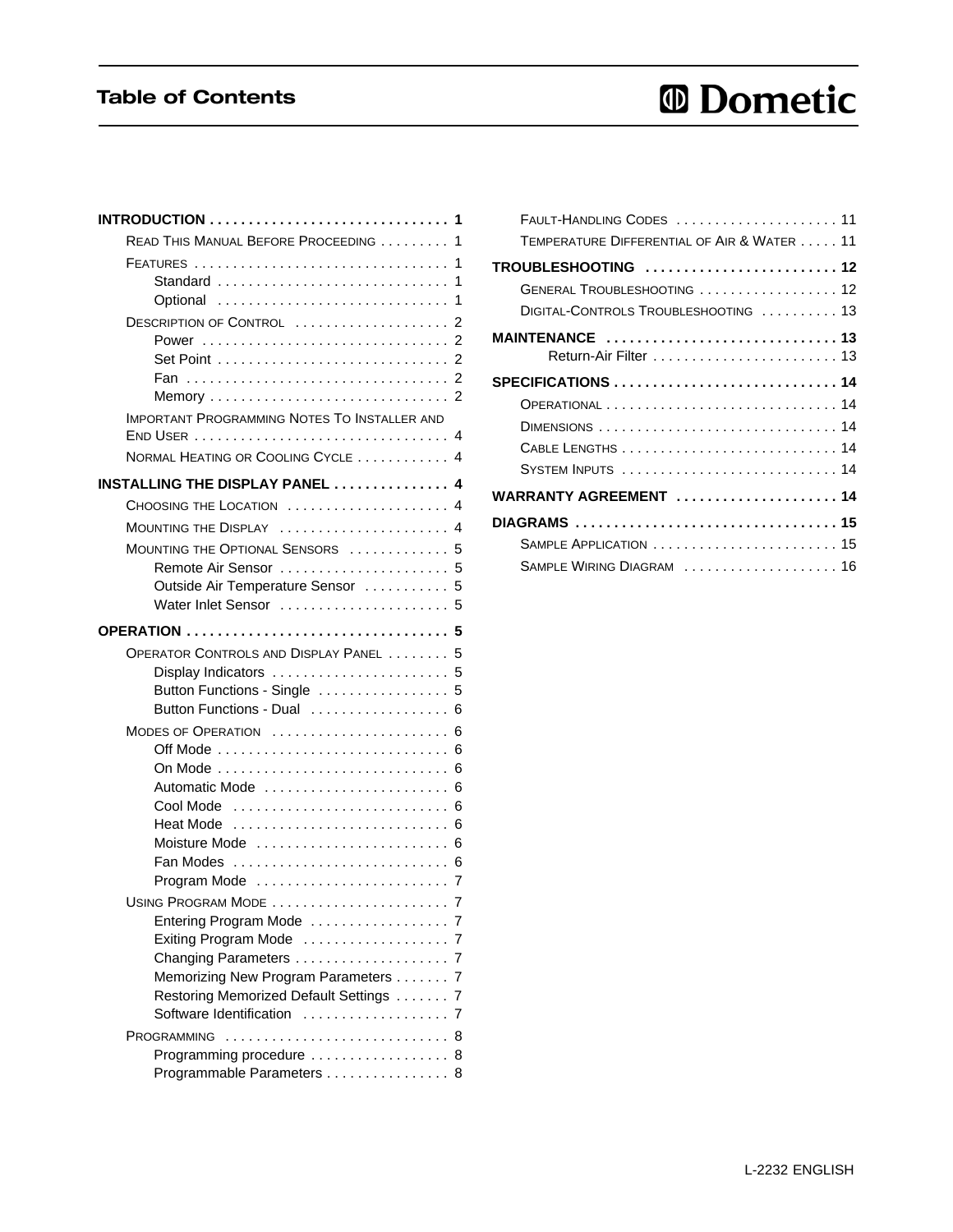## INTRODUCTION

The AH-Passport I/O is a microcontroller-based unit designed for use with chilled water air conditioning systems.

## READ THIS MANUAL BEFORE PROCEEDING

Read this manual completely before you proceed with the installation and operation of the AH-Passport I/O. If you have questions or require assistance with your AH-Passport I/O, call your dealer or the Dometic Marine Service Department at +1 954-973-2477.

The AH-Passport I/O is covered under existing Marine Air Systems Warranty Policy. Incorrect installation, neglect and system abuse are not covered under Marine Air Systems Warranty Policy.

## FEATURES

#### **STANDARD**

- Universal 115/230 volt, 50/60 Hz AC power supply.
- User-friendly four-button display panel.
- 5V microcontroller located in the display.
- Option to display temperature in degrees Fahrenheit or Celsius.
- Ambient air sensor in face plate.
- Water-in sensor for individual cabin heating.
- 15 programmable parameters.
- Nonvolatile memory requires no backup power.
- Humidity Mode control.
- Programmable fan operation.
- Programmable display brightness.

#### **OPTIONAL**

- Outside air-temperature sensor.
- Alternate air-temperature sensor.
- Chilled water inlet sensor.
- Electric heating control capabilities.
- Air Filter Cleaning or Replacement Timer (available in software revision A21 or newer).

This manual provides all necessary information for proper installation and operation of the AH-Passport I/O. Poor installation or misunderstood operating parameters will result in unsatisfactory performance and possible failure.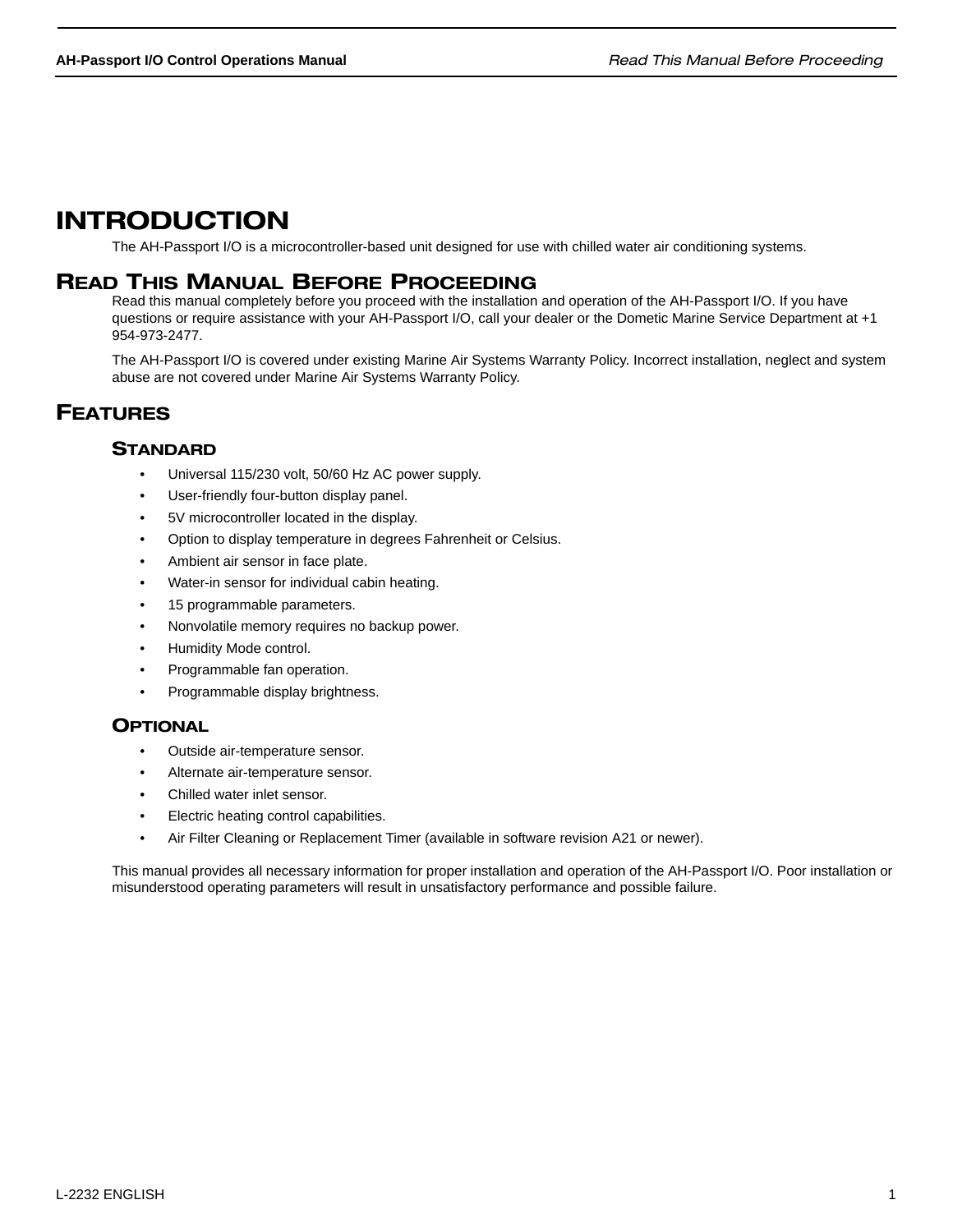### DESCRIPTION OF CONTROL

See Figure 1 and Table 1 on page 3 to identify all parts of the control.

#### POWER

Press the Power button once to engage the system. The display is blank when the system is off and indicates current room temperature when the system is on.

#### SET POINT

Press the Up or Down button to set the desired room temperature. To view the set point, momentarily press and release the Up or Down button.

#### FAN

Fan-speed operation is automatic, allowing fan speed to decrease as set-point temperature is approached in the Cool Mode. The fan operates at low speed when set point is satisfied.

Normally the automatic fan speed operation is reversed in the Heating Mode, however, you can program the fan to operate the same as in the Cooling Mode.

Press the Fan button to select manual fan speeds if you want to override automatic operation. You can program the fan to run only during a cool or heat cycle, otherwise the fan runs constantly.

#### **MEMORY**

The AH-Passport I/O has nonvolatile memory requiring no batteries or backup power. When power is lost, the operating parameters are retained indefinitely. When power is restored, the control resumes operating as last programmed.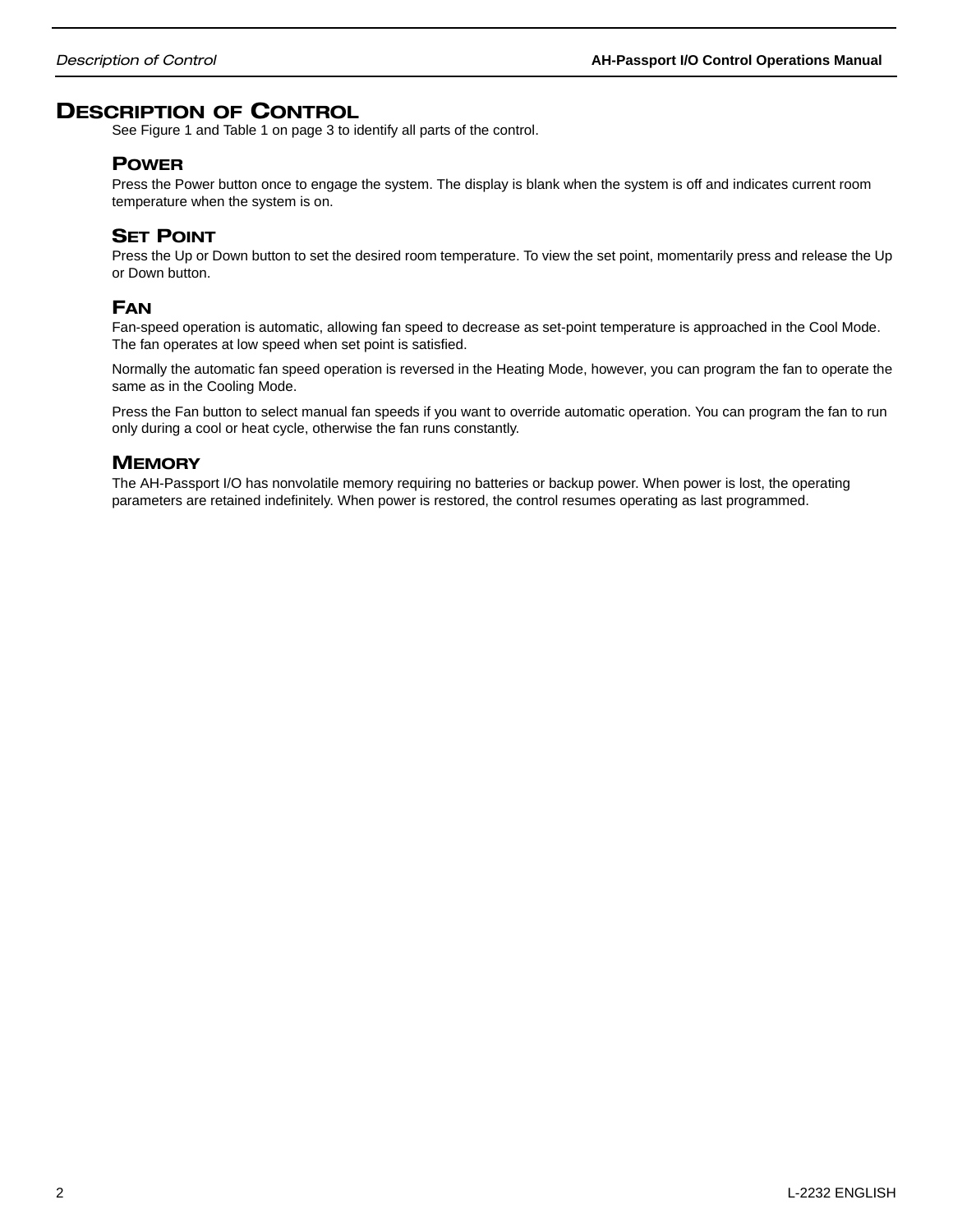



#### Table 1: AH-Passport I/O Display - Diagram Legend

|   | Cool Mode indicator                     | 6 | Temperature sensor                        |
|---|-----------------------------------------|---|-------------------------------------------|
| 2 | Fan indicator                           | 7 | Down button - Lower temperature set point |
| з | Heat Mode indicator                     | 8 | Fan button                                |
| 4 | Digital display                         | 9 | Power button                              |
| 5 | Up button - Raise temperature set point |   |                                           |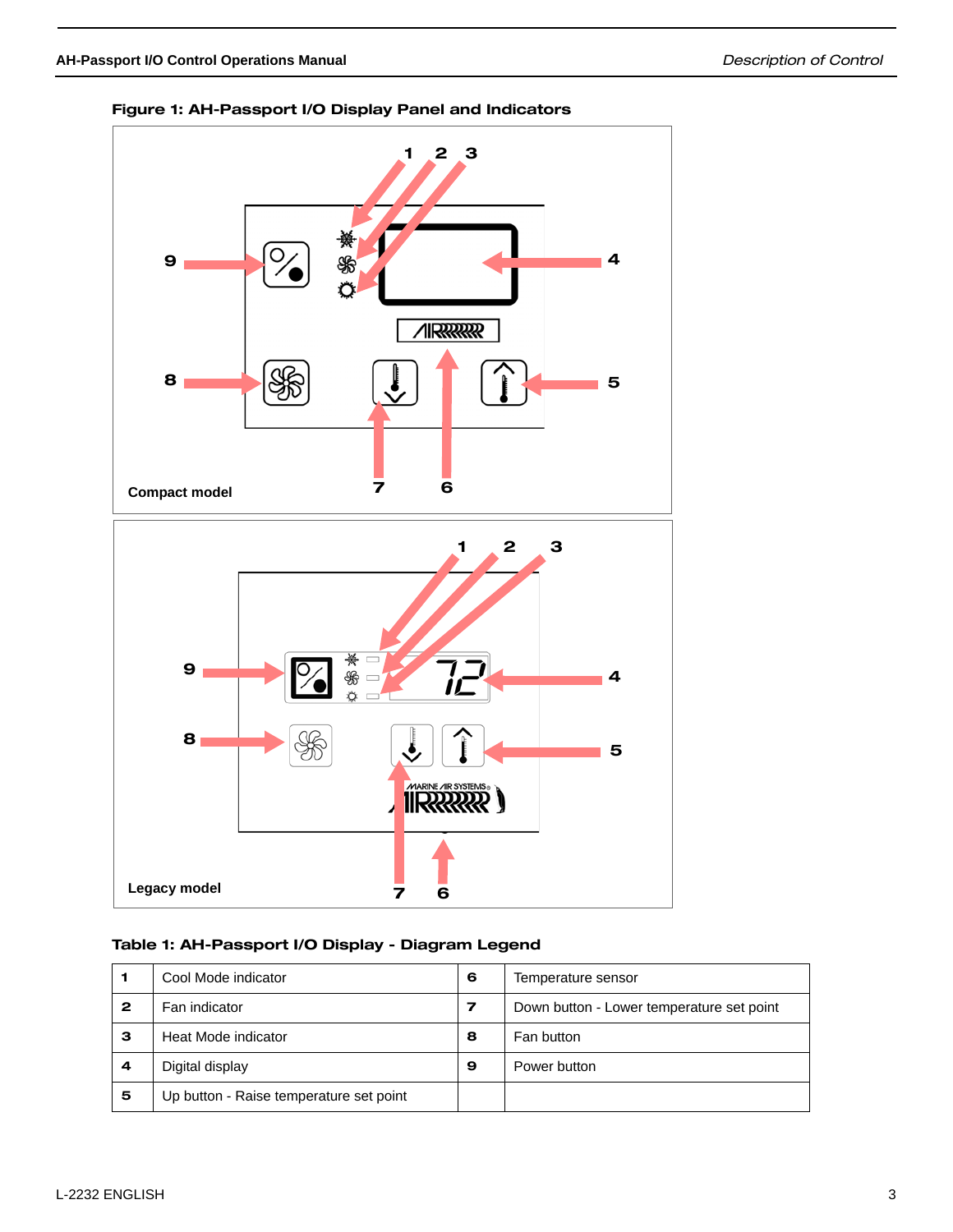## IMPORTANT PROGRAMMING NOTES TO INSTALLER AND END USER

- 1. If your air handler has a Shaded-Pole (SP) fan motor instead of a Split-Capacitor (SC) High-Velocity (HV) fan motor, you MUST program "SP" into parameter P-16 before operating the equipment. The SP units are recognizable by an overhanging blower motor. (The SC motor of an HV unit is inside the blower, and the unit has "VTD" or "HV" in the model number.) **Only reprogram this parameter if you do NOT have an HV blower.**
- 2. Standard air handlers come equipped with chilled-water bypass valves. However, for "no-valve" air handlers, the fan must be set to "cycle on demand" via programming parameter P-14. Verify that the installed air handlers have bypass valves; if not, change parameter P-14 to "CYC" for cycle-on-demand fan operation
- 3. When powering on the control, press and immediately release the Power button so you do not unintentionally enter Program Mode. You will enter Program Mode if the Power button is pressed and held for more than 5 seconds. If you enter Program Mode unintentionally, any subsequent presses of the Up or Down buttons will change the P-1 parameter setting since it is the first parameter shown after entering this mode. This will change the operating mode to Cool Only, Heat Only, or Automatic, which could result in improper system operation. Always use care when in Program Mode. For further information, refer to "Using Program Mode" on page 7.

## NORMAL HEATING OR COOLING CYCLE

In **Automatic Mode**, heating and cooling are supplied as required. If cooling is required, the system will start a cooling cycle when the cabin temperature exceeds the set point by  $2^{\circ}F$  (1.1 $^{\circ}C$ ) and will continue to cool until the temperature equals the set point. The cabin temperature must drop below the set point by at least 4°F (2.2°C) in order for the system to switch from cooling to heating. Similarly, if heating is required, the system will start a heating cycle when the cabin temperature is below the set point by 2°F (1.1°C) and will continue to heat until the temperature equals the set point. The cabin temperature must exceed the set point by at least 4°F (2.2°C) in order for the system to switch from heating to cooling.

If you select **Cool Mode**, only cooling is supplied. If you select **Heat Mode**, only heating is supplied. The cabin temperature in either mode is maintained within 2°F (1.1°C) of set point by default. When the heating or cooling set point is satisfied, the hydronic water valve closes and the fan returns to low speed. The fan speed remains constant if Manual Fan Speed is selected.

For more programming information on this feature, see "P-1: Operating Mode" on page 8.

**When cooling or heating is required**, the water valve will not open unless the water temperature is adequate. You can view the water temperature by simultaneously pressing the Up and Power buttons. The fan remains in low speed until the adequate water temperature is available. Heat will be supplied when no heating water is available only if the Optional Electric Heater has been installed and programmed.

**Adequate cooling or heating water temperature is defined** by programmable parameter P-19. Its factory default is set at a 15° F (8.3° C) differential from the ambient air temperature.

## INSTALLING THE DISPLAY PANEL

### CHOOSING THE LOCATION

Before mounting the control panel, consider the location. The display panel's built-in air sensor provides excellent room-air temperature sensing when properly located and installed. For air sensor location see item 6 in Figure 1, page 3.

Mount the display panel on an inside wall, slightly higher than mid-height of the cabin, in a location with freely circulating air where it can best sense average temperature. Its distance from the air handler control box must be within the 15' (4.5m) length of the display cable (custom lengths available).

Do not mount the display in direct sunlight, near any heat-producing appliances or in a bulkhead where temperatures radiating from behind the panel may affect performance. **Do not mount the display in the supply-air stream.** Do not mount the display above or below a supply-air or return-air grille. Do not mount the display behind a door, in a corner, under a stairwell or any place where there is no freely circulating air.

If you can not mount the display in a suitable location for accurately sensing room temperature, install the optional remote air sensor.

### MOUNTING THE DISPLAY

- 1. Make the cut-out for the display panel.
	- **For Compact**  Cut-out size is 2.5" (63mm) wide by 1.875" (48mm) high.
	- **For legacy model** Cut-out size is 3.375" (86mm) wide by 2.875" (73mm) high.
- 2. Plug one end of the display cable (8-pin connector) into the upper-right socket on the circuit board in the electric box and the other end into the back of the display panel.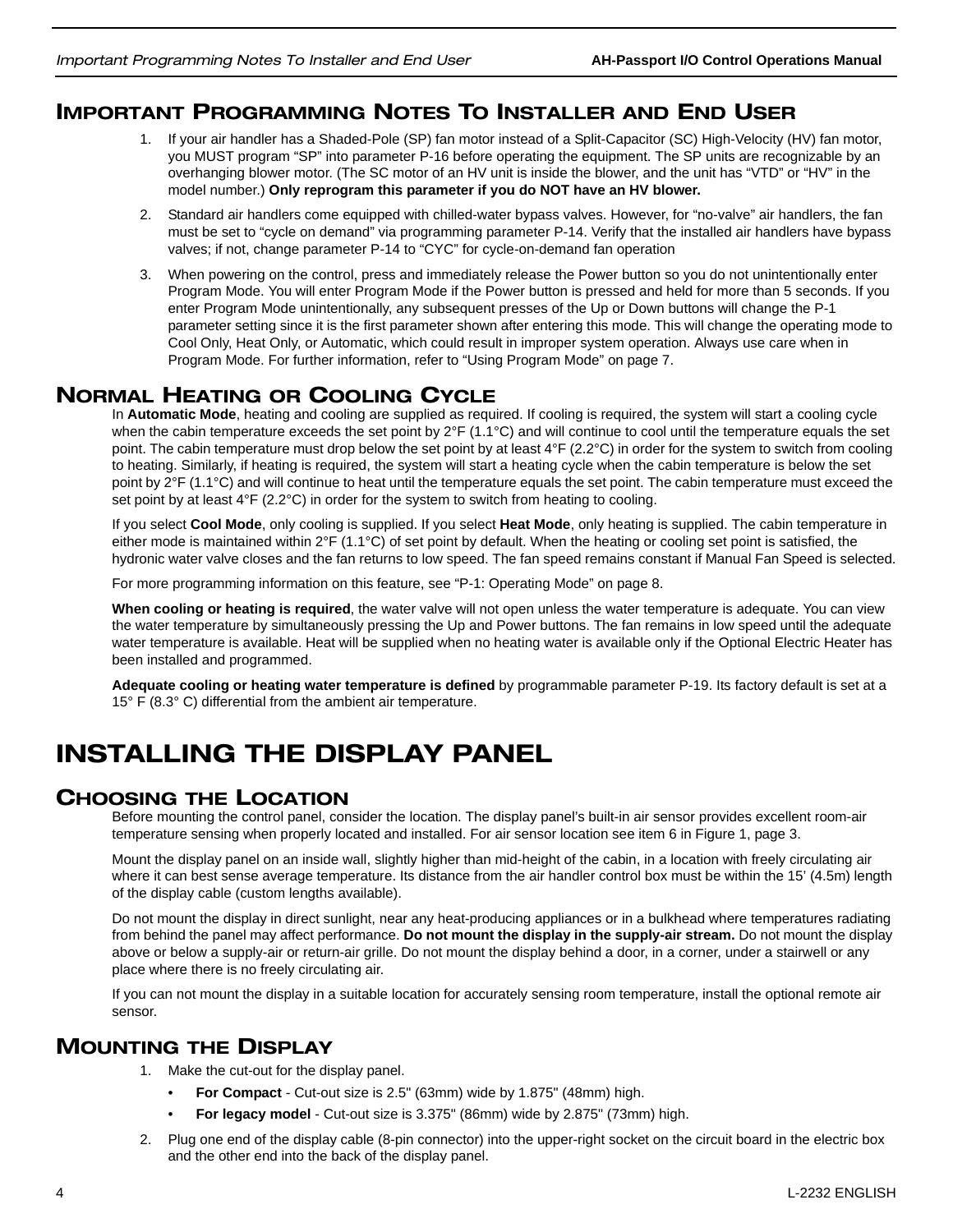3. Clean the mounting surface with **isopropyl alcohol only** (test alcohol on hidden portion of surface first), then secure the display panel to a bulkhead with the adhesive strips provided. If the adhesive strips cannot be used directly on the bulkhead, use the plastic bulkhead adapter. The bulkhead adapter (sold separately) mounts to the bulkhead with screws and the display panel is secured to the adapter with adhesive strips. Do not use a screw gun and do not overtighten screws when mounting adapter.

## MOUNTING THE OPTIONAL SENSORS



**NOTE** 

**Do not staple any sensor cables when mounting.**

#### REMOTE AIR SENSOR

Install the optional remote air sensor if the display can not be mounted in a proper location for accurately sensing room temperature. Installing the remote air sensor overrides the display's built-in sensor. The standard cable length for the remote air sensor is 7 feet (2.1m).

- 1. Mount the remote air sensor in the return-air stream behind the opening of the return-air grille.
- 2. Plug its cable (6-pin connector) into the "ALT AIR" socket #J4 in the upper-left corner of the circuit board.

#### OUTSIDE AIR TEMPERATURE SENSOR

Install the optional outside air temperature sensor to monitor the temperature outside the cabin. Outside air sensor cables are available in various lengths.

- 1. Mount the sensor outside but not in direct sunlight.
- 2. Plug its cable into the "OAT" socket #J3.

#### WATER INLET SENSOR

Plug the water-inlet sensor cable into the "SERVICE/H2O" socket #J5. Attach the sensor to the chilled water inlet on the air handler. Ensure that sensor makes good contact with the copper pipe. DO NOT attach to rubber or plastic hose.

## OPERATION

#### OPERATOR CONTROLS AND DISPLAY PANEL

Refer to Figure 1, page 3 for the button locations and display functions listed below.

#### DISPLAY INDICATORS

- **Cool Mode Indicator**  The Cool Mode LED lights when the cool-only mode is selected or when the unit is in an Automatic Mode cooling cycle.
- **Fan Indicator** The Fan Indicator LED lights when a manual fan speed is selected.
- **Heat Mode Indicator**  The Heat Mode LED lights when the heat-only mode is selected or when the unit is in an Automatic Mode heating cycle.
- **Digital Display**  The 3-digit, 7-segment digital display shows inside air temperature when the control is on. It displays the set point when either the Up or Down button is pressed. The display also indicates program information and fault codes. When the control resumes operation after a power interruption, "888" appears in the display and all the LEDs light for one second. This is normal **Power-On Reset** operation.

#### BUTTON FUNCTIONS - SINGLE

- **Power button** Press and release to toggle between the On and Off Modes.
- **Up button** Press and release to display the set point. Press and hold the Up button to increase the set point. Set point increases one degree each time the button is pressed.
- **Down button**  Press and release to display the set point. Press and hold the Down button to decrease the set point. Set point decreases one degree each time the button is pressed.
- **Fan button** Press to advance through the available fan settings. One through six indicates Manual Fan Speeds. One is the lowest fan speed and six is the highest fan speed. The letter "A" displays when automatic fan operation is selected.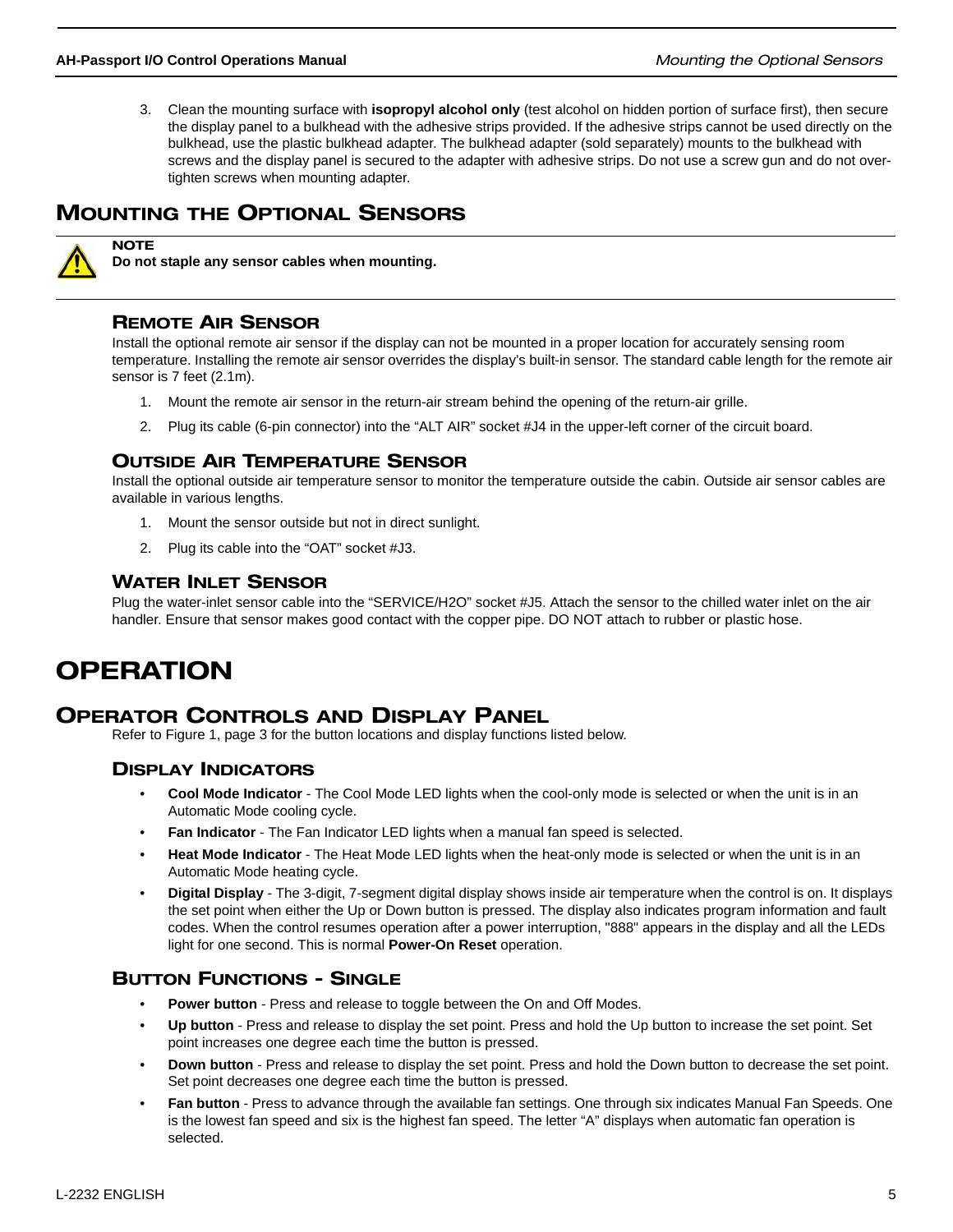#### BUTTON FUNCTIONS - DUAL

- **Up & Down buttons (On Mode)** Simultaneously press the Up and Down buttons while in the On Mode to display the chilled water temperature.
- **Up & Down buttons (Off Mode)** Simultaneously press the Up and Down buttons while in the Off Mode to display outside air temperature (if the optional outside air temperature sensor is installed).
- **Up & Down buttons (Program Mode)** Simultaneously press the Up and Down buttons while in the Program Mode to set new program defaults.
- **Fan & Down buttons (On Mode)** Simultaneously press the Fan and Down buttons while in the On Mode to blank the display for night operation.
- **Power & Down buttons (On Mode)** Simultaneously press the Power and Down buttons while in the On Mode to enter the Moisture Mode.

## MODES OF OPERATION

#### OFF MODE

When the control is in Off Mode, all control outputs are turned off. Program parameters and user settings are saved in nonvolatile memory. The Program Mode can only be accessed from the Off Mode.

### ON MODE

When the control is in On Mode, power is supplied to the appropriate outputs and the display indicates the current state of operation. The operating and program parameters resume based on those last stored when the unit was operating.

#### AUTOMATIC MODE

When Automatic Mode is selected, the system provides both heating and cooling as required. The Heat LED or Cool LED lights indicate the mode in use. Cabin temperature in a given mode is maintained within 2°F (1.1°C) of set point. If the system was most recently cooling, the cabin temperature must drop below the set point by at least 4°F (2.2°C) in order for the system to switch from cooling to heating. Similarly, if the system was most recently heating, the cabin temperature must exceed the set point by at least 4°F (2.2°C) in order for the system to switch from heating to cooling. This behavior prevents small temperature overshoots from causing the system to switch between heating and cooling when it is not necessary.

#### COOL MODE

When Cool Mode is selected, the Cool LED is lit and the cooling system operates as required. If the ambient temperature drops below the set point, the system will not automatically switch to the Heat Mode.

#### HEAT MODE

When Heat Mode is selected, the Heat LED is lit and the heating system operates as required. If the ambient temperature rises above the set point, the system will not automatically switch to the Cool Mode.

#### MOISTURE MODE

Use Moisture Mode to help control humidity. While in the On Mode, simultaneously press the Power and Down buttons. The first cycle starts in one minute. Every four hours, the fan circulates air for 30 minutes. During this time, the air temperature is sampled and entered into memory. If necessary, the cooling cycle starts and continues until the temperature is lowered 2°F (1.1°C). Four hours after the temperature is satisfied the cycle repeats. The "HU1" code displays while in Moisture Mode. Press the Power button once to end Moisture Mode.

#### FAN MODES

#### Automatic Fan Mode

The control has six automatic fan speeds available: The fastest fan speed is "6", the slowest is "1". Automatic Fan Mode allows the control to determine the required fan speed based on temperature differential. This permits a balance between the most efficient temperature control and slower, quieter fan speeds. To select Automatic Fan Mode, press and release the Fan button until the letter "A" displays.

#### Manual Fan Mode

There are six manual fan speeds available: The fastest fan speed is "6", the slowest is "1". Manual Fan Mode allows you to select and maintain a desired fan speed. When a manual fan speed has been selected, the Fan LED lights. The speed level is momentarily displayed when it is selected. Press and release the Fan button until the desired fan speed number is displayed.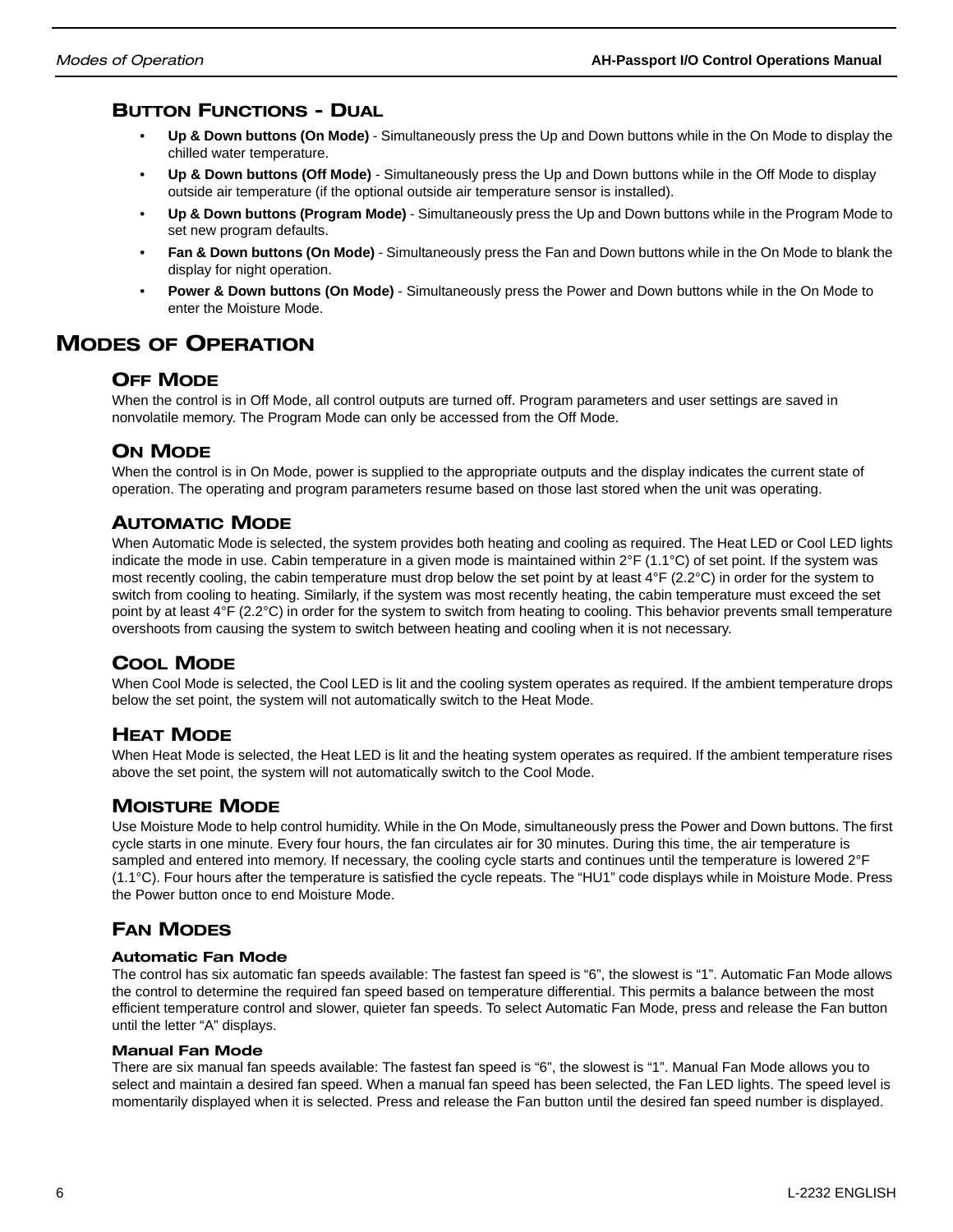#### Fan-Only Mode

Use the Fan-Only Mode to operate the fan for air circulation when no cooling or heating is desired. From the Off Mode press and release the Fan button to start fan speed 1. Press and release again to increment through the other speeds. After reaching speed level 6, press and release the Fan button to turn off the fan. Turning on the control will revert the fan to the Automatic Mode or the last selected manual fan setting.

#### Cycled or Continuous Fan Operation

The fan can be set to run continuously whenever the system is turned on, or it can be set to cycle on and off with the normal heating and cooling cycles. To change this fan operational setting, select either "CYC" or "con" in P-14. When "CYC" is selected, the setting has been changed to cycled. When "con" is selected, the setting has been changed to continuous.



IMPORTANT

**When used with optional electric heat, the fan remains on for four minutes after the heater cycles off even if fan is set to cycled operation.**

#### PROGRAM MODE

Use Program Mode to adjust operating parameters for your particular needs. Program Mode is also used to fine-tune the system for the most efficient operation within an installation. (Variables such as ducting, sensor location, and system layout affect system operation.) The control has factory default settings stored in permanent memory that can be recalled. However, reprogrammed settings can be saved as the new default, thus overwriting the factory defaults. See "P-17: Reset Memorized Defaults" on page 9 for details.

### USING PROGRAM MODE

#### ENTERING PROGRAM MODE

You can only enter Program Mode from the Off Mode. If necessary, press the Power button to enter Off Mode. Press and hold the Power button while in the Off Mode until the letter "P" appears in the display. The characters "P1" followed by the P-1 parameter setting appear in the display. The control is now in the Program Mode. If no programming is attempted for one minute, the control exits Program Mode and returns to Off Mode.

#### EXITING PROGRAM MODE

Press the Power button once to exit Program Mode and return to Off Mode. Or, do not attempt any programming for 50 seconds, then the control exits Program Mode and returns to Off Mode. Any programming changes made while in Program Mode will be saved and put into operation after exiting Program Mode and returning the control to the On Mode. (If you want the programming changes to become the new defaults, see "Memorizing New Program Parameters" on page 7.) When you exit Program Mode the software version number (such as "A24") appears in the display.

#### CHANGING PARAMETERS

While in Program Mode, press and release the Fan button to increment from one program parameter to the next until you reach the desired parameter number. The programmable parameters range from P-1 through P-22.

When you reach the desired parameter number, use the Up and Down buttons to select the data or set the desired limits for the parameter being programmed. See Table 2 on page 10 for a list of the parameters, the possible settings for each, and their factory default settings.

#### MEMORIZING NEW PROGRAM PARAMETERS

If you want new parameters to be the program defaults, adjust the parameters to the desired settings, then press the Up and Down buttons simultaneously while in Program Mode. This memorizes the new settings as program defaults and exits the Programming Mode.

To return to the factory default settings, refer to the factory defaults listed in Table 2 on page 10 and reset the parameters manually.

#### RESTORING MEMORIZED DEFAULT SETTINGS

You can restore the last memorized default settings by entering Program Mode and setting P-17 to "rSt". The memorized default settings are restored and the control returns to Off Mode. See "P-17: Reset Memorized Defaults" on page 9 for details. To return to the factory default settings, refer to the factory defaults listed in Table 2 on page 10 and reset the parameters manually.

#### SOFTWARE IDENTIFICATION

The control's software version (such as "A24") appears in the display for one second prior to exit from Program Mode, then the control returns to Off Mode.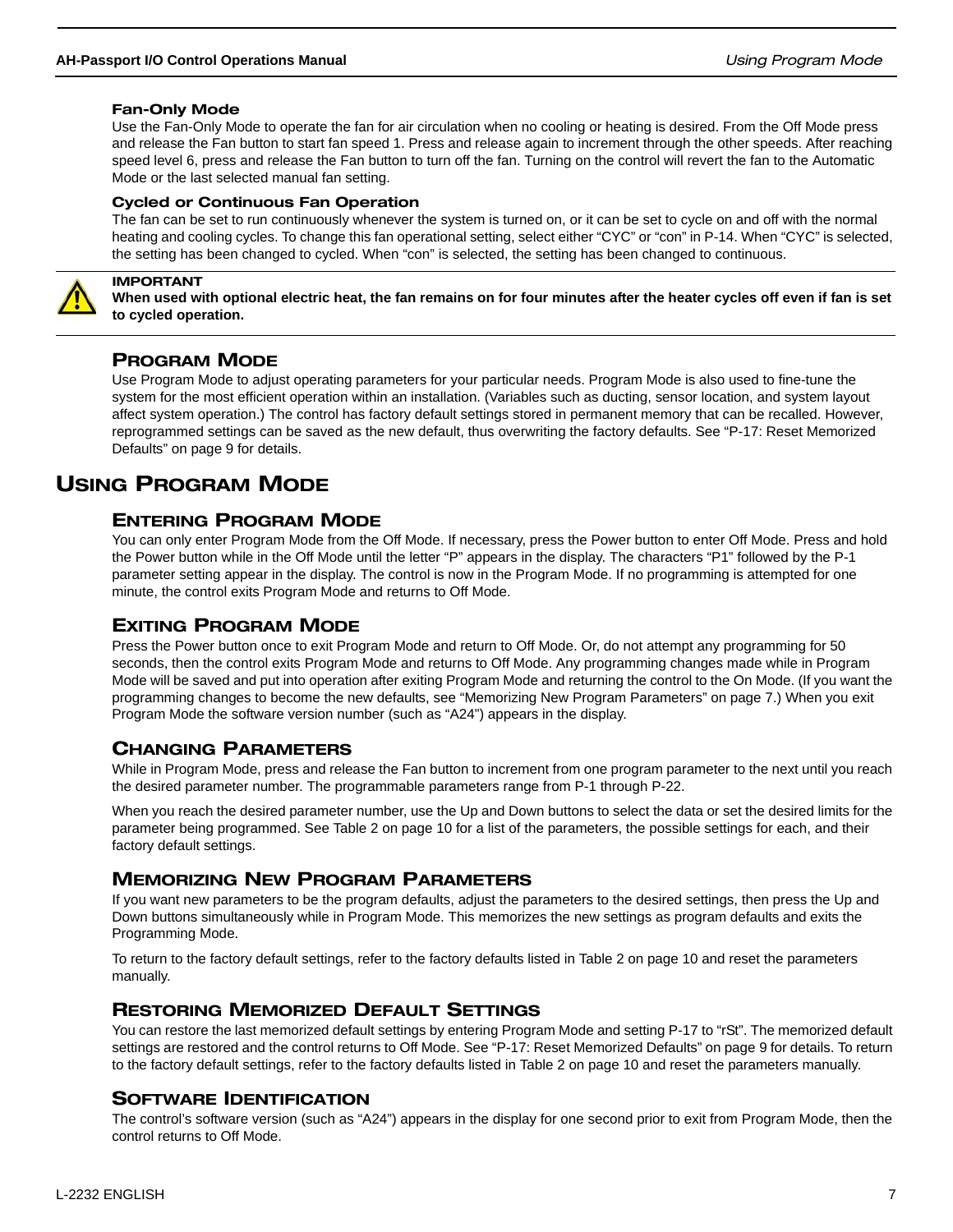

**NOTE If you have any reason to contact Dometic about the system or programming the control, you must have the software identification number and air conditioning unit serial number available. The serial number may be found on the dataplate label.**

## PROGRAMMING

#### PROGRAMMING PROCEDURE

- 1. Enter Program Mode. (See "Entering Program Mode" on page 7 for details.)
- 2. Press and release the Fan button to increment from one program parameter to the next.
- 3. Use the Up and Down buttons to change the parameter's setting.
- 4. Press the Power button to exit Program Mode and return the control to Off Mode. Or, to memorize the changes as the new defaults, simultaneously press the Up and Down buttons (optional).

#### PROGRAMMABLE PARAMETERS

The system's default parameters may be changed by the installing dealer or end user. Once new values are entered and memorized, the factory defaults are overwritten and the new parameters become the default values. You can restore the original factory default parameters manually. A summary of the parameters, the permitted values, and original factory default settings of each are listed in Table 2, page 10.



#### IMPORTANT

**If you have any programming problems or confusion occurs, reset the Memorized Default Settings by entering Program Mode and setting P-17 to "rSt".**

#### P-1: Operating Mode

Select an operating mode: For Automatic Mode select "0", for Cool Mode select "1", for Heat Mode select "2".

#### P-2: High Fan Limit

Values for the upper fan-speed limit range from 65 to 95. Set a higher number to increase the fan speed or a lower number to slow the fan speed.

#### P-3: Low Fan Limit

Values for the lower fan-speed limit range from 30 to 75. Set a higher number to increase the fan speed or a lower number to slow the fan speed.



#### IMPORTANT

**Once the high and low fan speed limits are set, the unit automatically readjusts the remaining speeds to produce six equally spaced fan speeds in both Automatic and Manual Fan Modes.**

#### P-4: (Reserved for future use)

#### P-5: Temperature Calibration

This feature calibrates the ambient sensor within a range of  $\pm 10^{\circ}$ F. Adjust this parameter to display the correct roomtemperature reading. Note that setting increments are in °F even when the control is set to display °C.

#### P-6 through P-9: (Reserved for future use)

#### P-10: Display Brightness Control

The display brightness can be adjusted from 4 to 13, with 4 being the dimmest and 13 the brightest. Typically a dark cabin will require a setting of 4 or 5. A very bright cabin will require a setting of 10 to 13.

#### P-11: Fahrenheit or Celsius Selection

The default setting is °F. Select °C for Celsius. (Celsius readings are displayed in tenths, for example 22.2°).

#### P-12: (Reserved for future use)

#### P-13: Reverse Automatic Fan Speeds During Heating

The automatic fan speeds can be reversed during Heat Mode to improve heat output in cooler climates. The fan will speed up as the set point is approached. Lowering the fan speed when the cabin is cold helps raise supply temperature. Increasing the fan speed as the set point is approached also reduces unnecessary high pressure faults. The fan switches to low speed when the set point is satisfied and the heating cycle terminates. The fan can be programmed to operate the same as in cooling by programming P-13 "nor" which represents normal fan operation during reverse cycle heating.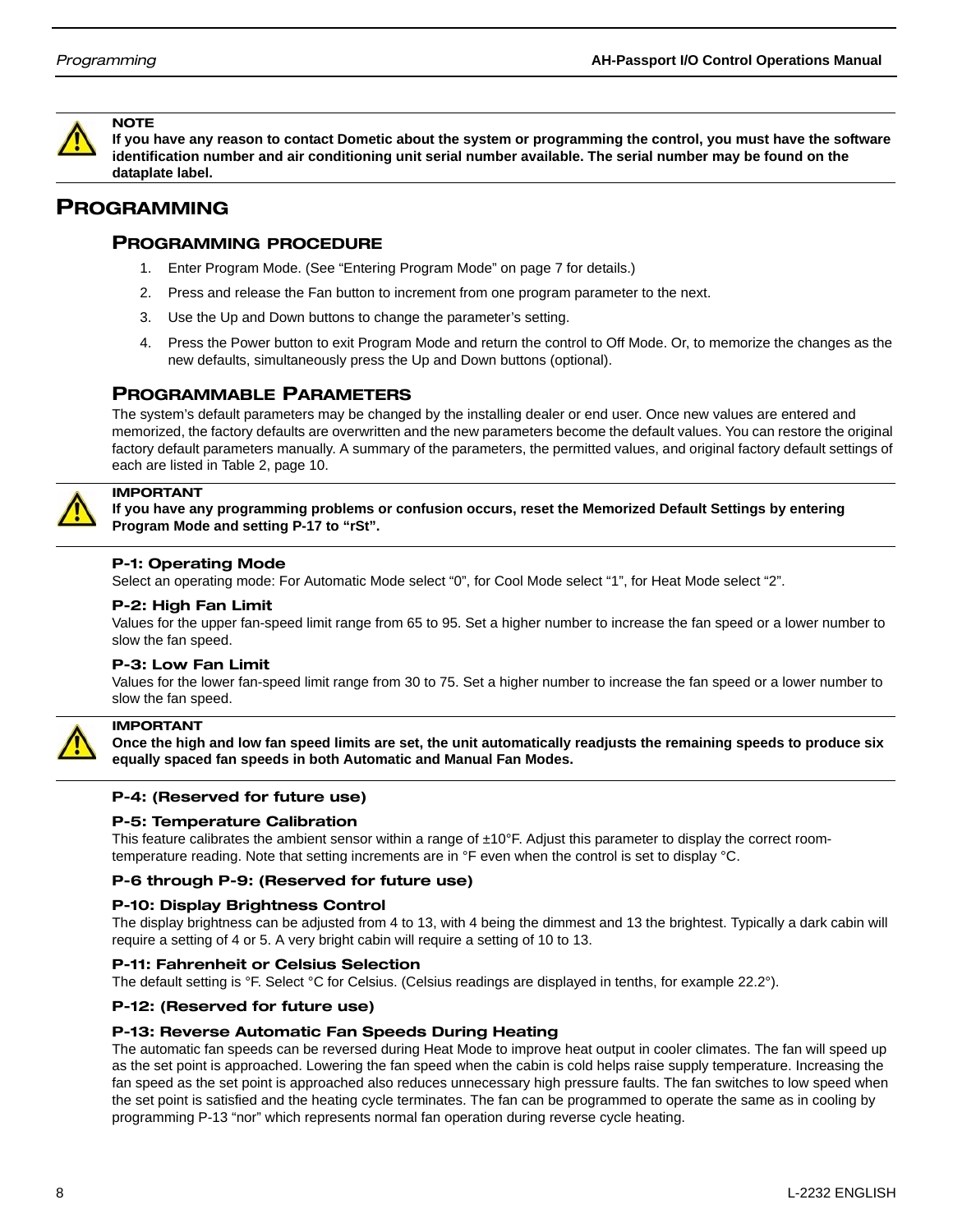#### P-14: Cycle Fan With the Cooling or Heating Demand

You can program the fan to run continuously when the system is on, or allow it to cycle with the cooling or heating demand. The default is "con" for continuous fan. To cycle the fan select "CYC".



#### IMPORTANT

**When used with optional electric heat, the fan remains on for four minutes after the heater cycles off even if fan is set to cycled operation.**

#### P-15: Electric Heat Option

Units may have an electric heater added to heat a cabin when the chiller system is in cooling mode. Electric heaters are also used to supplement the circulated water heating (via the hydronic valve) when necessary. Set to "ELE" for the electric heat option or set to "nor" to disable.

- **For software revision A12 and older:** When this parameter is programmed for electric heat, only the electric-heater relay located toward the middle of the circuit board is energized during a heating cycle. The electric-heater relay only exists on circuit boards with revision E or older. (See "Sample Wiring Diagram" on page 16.)
- **For software revision A13 and newer:** When programmed for electric heat, both the electric-heater relay and the compressor relay are energized. This change supports circuit boards with revision F and newer, without the electricheater relay. Therefore, circuit boards that do not have electric-heater relays require a display with software revision A13 or newer to properly energize the compressor relay. When using this configuration, the electric heater L1 connection must be connected to the COMP L1 terminal on the AH-Passport I/O circuit board (see "Sample Wiring Diagram" on page 16).
- **Installation Note:** Since both the compressor-relay and electric-heat relay outputs only support a maximum of 30 amps at 115VAC or 20 amps at 230VAC of resistive load, when installing an optional electric heater that exceeds this load, it is necessary to install an additional contactor that is rated to handle the full load of the electric heater. Please consult with Dometic Customer Service or with an authorized service technician for assistance.

#### P-16: Fan Motor Selection

The "SC" (Split Capacitor) default setting is correct for air handlers with high-velocity blowers. Only change the setting to "SP" if your unit has a Shaded Pole fan motor, recognizable by a blower-motor overhang and "F" in the model number (such as AT12FZ). The SC motor of a high-velocity unit is inside the blower, and the unit has "HV" in the model number (such as AT12HVZ). **If your air handler model has a Shaded Pole fan motor, you must change parameter P-16 to "SP" prior to operating the equipment.** Save this change as a new default by simultaneously pressing and releasing the Up and Down buttons prior to exiting the program mode. Make note of new default in the Programmable Parameters table.

#### P-17: Reset Memorized Defaults

To reset all programming parameters set this parameter to "rSt". This restores all programmable parameters to the **last saved default values**. Once new values are entered and memorized the factory defaults are overwritten, and the new parameters become the default values. To restore the original factory default parameters manually, refer to Table 2, page 10.

#### P-18: Hydronic Water Valve Forced Open

This parameter opens the water valve to bleed air from the system. "OPn" forces the valve open for 4 hours while the AH-Passport I/O control is turned off. If you want to utilize the system in its normal operating mode prior to completion of the 4-hour period, before turning on the AH-Passport I/O you must return the valve to its normal position by changing P-18 back to "nor" manually.

#### P-19: Water Temperature Differential

This parameter sets the temperature differential between ambient air temperature and hydronic water temperature that controls the water valve. For example, selecting 10° F opens the valve when water temperature is ten degrees less than ambient in cooling mode and 10°F greater than ambient in the heating mode.

Careful selection of the temperature differential can fully utilize the ship's heating and cooling resources. For example, while in cooling mode and using a ten degree value, the valve will open to allow some cooling while the hydronic system is coming down to temperature. See Figure 2 on page 11 for a graphical explanation of this parameter.

#### P-20: Air Filter Cleaning/Replacement Timer Setting

**(Available only in software revision A21 and newer.)** Use this feature for a reminder to clean or replace the unit's air filter. The parameter entered represents that number times 10 hours. Select the number of operating hours until the filter reminder appears. Parameter choices are between 10 (100 hours) and 250 (2500 hours). Dometic recommends that you check the air filter at least every 500 hours of operation. The default setting is off, designated with "00".

#### P-21: Filter Cleaning/Replacement Timer Value & Reset

**(Available only in software revision A21 and newer.)** This parameter displays the current elapsed time (in hours times 10) since the timer was started or reset. For example, if the value of P-21 is "30", then between 300-399 hours have elapsed since the timer was started or reset. Once the value of P-21 reaches the value set in P-20, "FIL" flashes on the LED display every 10 seconds until it is cleared. To clear the "FIL" reminder, press either the Up or Down button while viewing the P-21 parameter. This resets P-21 to 0 and restarts the timer.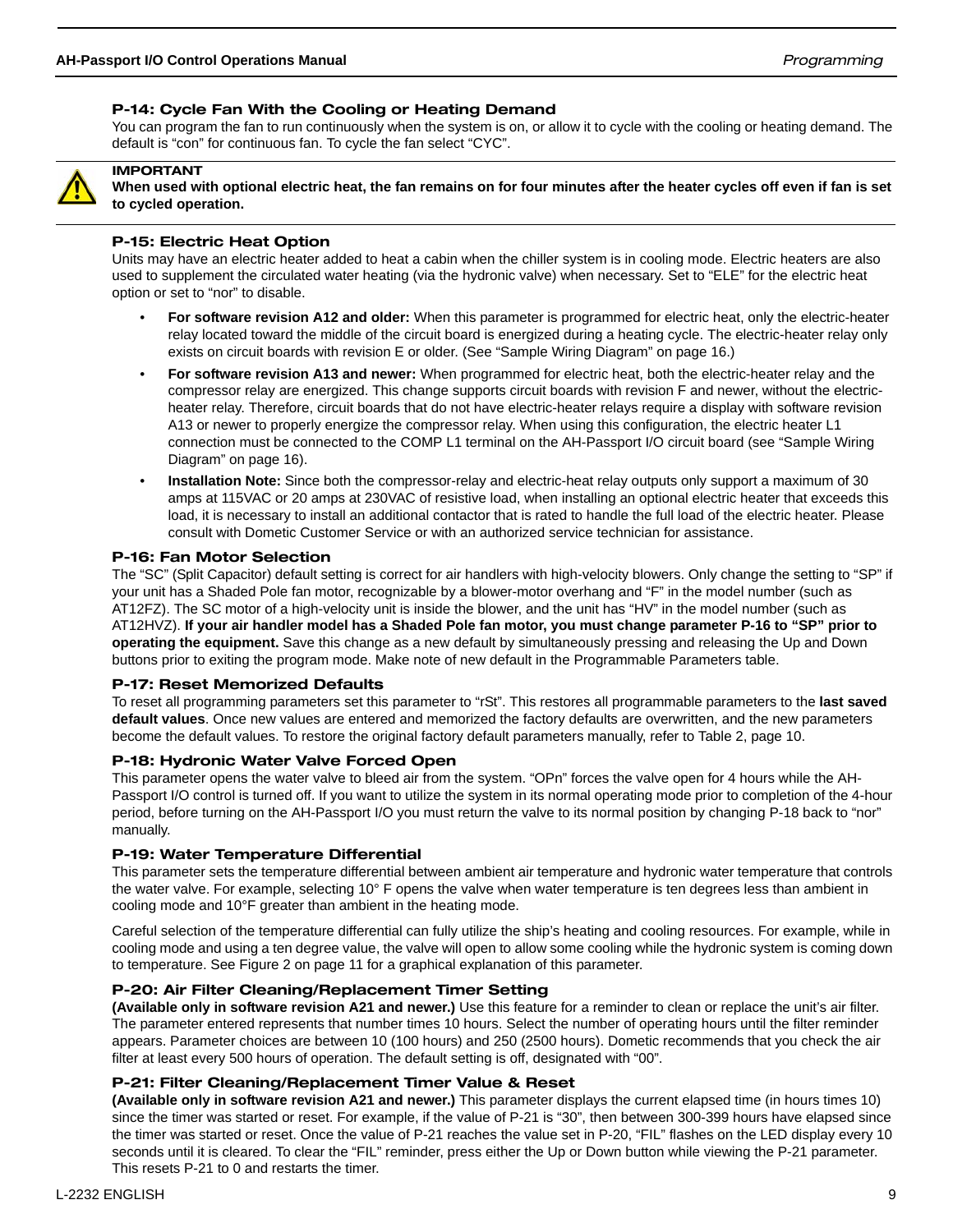#### P-22: Voltage Calibration

**(Available only in software revision A21 and newer.)** This feature displays the voltage being read by the power and logic circuit board. It displays a live reading of the voltage and can be manipulated by pressing the Up or Down buttons. Use a reliable voltmeter as a reference when adjusting this parameter.

| Parameter<br><b>Number</b> | <b>Description</b>                                                      | Factory<br><b>Default</b> | Custom<br><b>Default</b> | <b>Parameter Range</b>                                                                                                                                                                       |
|----------------------------|-------------------------------------------------------------------------|---------------------------|--------------------------|----------------------------------------------------------------------------------------------------------------------------------------------------------------------------------------------|
| $P-1$                      | <b>Operating Mode</b>                                                   | $\Omega$                  |                          | $0 =$ Auto<br>$1 = \text{Cool Only}$<br>$2 =$ Heat Only                                                                                                                                      |
| $P-2$                      | High Fan-Speed Limit                                                    | 95                        |                          | $65 - 95$                                                                                                                                                                                    |
| $P-3$                      | Low Fan-Speed Limit                                                     | 55                        |                          | $30 - 75$                                                                                                                                                                                    |
| $P-4$                      | Reserved for future use.                                                |                           |                          |                                                                                                                                                                                              |
| $P-5$                      | Temperature-Sensor Calibration                                          | Ambient temp              |                          | Ambient plus or minus 10° F                                                                                                                                                                  |
| $P-6$                      | Reserved for future use.                                                |                           |                          |                                                                                                                                                                                              |
| $P-7$                      | Reserved for future use.                                                |                           |                          |                                                                                                                                                                                              |
| $P-8$                      | Reserved for future use.                                                |                           |                          |                                                                                                                                                                                              |
| $P-9$                      | Reserved for future use.                                                |                           |                          |                                                                                                                                                                                              |
| $P-10$                     | Display Brightness Control                                              | 9                         |                          | 4 (Dimmest) - 13 (Brightest)                                                                                                                                                                 |
| $P-11$                     | Display Temperatures in<br><b>Fahrenheit or Celsius</b>                 | $\mathsf{F}$              |                          | F = Fahrenheit Displayed<br>$C =$ Celsius Displayed                                                                                                                                          |
| $P-12$                     | Reserved for future use.                                                |                           |                          |                                                                                                                                                                                              |
| $P-13$                     | Reverse Fan Speeds During<br><b>Heat Mode</b>                           | rEF                       |                          | nor = Normal Fan Operation<br>rEF = Reversed Fan in Heat Mode                                                                                                                                |
| $P-14$                     | Continuous Fan or Cycle Fan<br>With Cool/Heat Cycle                     | con                       |                          | CYC = Cycle Fan With Cool/Heat Cycle<br>con = Continuous Fan Operation                                                                                                                       |
| $P-15$                     | Chilled-Water Heating or<br><b>Electric Heat Option</b>                 | nor                       |                          | nor = Chilled-Water Heat Only<br>ELE = Electric Heater Installed                                                                                                                             |
| $P-16$                     | Fan-Motor Type: Split Capacitor<br>or Shaded Pole                       | SC                        |                          | SC = Split Capacitor Fan Motor<br>SP = Shaded Pole Fan Motor                                                                                                                                 |
| $P-17$                     | Reset Memorized Programming<br><b>Defaults</b>                          | nor                       |                          | $\overline{\text{rST}}$ = Reset Defaults<br>$nor = Normal$                                                                                                                                   |
| $P-18$                     | Water Valve Forced Open 4<br>Hours to Bleed the Chilled<br>Water System | nor                       |                          | nor = Normal Operation<br>OPn = Valve Forced Open                                                                                                                                            |
| $P-19$                     | Temperature Differential of<br>Ambient Air to Chilled Water             | $15^{\circ}$ F            |                          | 5° F to 25° F                                                                                                                                                                                |
| $P-20$                     | Air Filter Cleaning/Replacement<br>Timer Setting (x10 hours)            | $\Omega$                  |                          | $0 =$ Timer Disabled<br>10 - 250 (100 - 2500 hours)                                                                                                                                          |
| $P-21$                     | Current Filter Time (x10 hours)<br>and Reset                            | $\mathbf 0$               |                          | Displays the elapsed time (in hours x10)<br>since the timer was started or reset. Press<br>Down button to reset value to 0, restart the<br>timer, and clear the display's "FIL"<br>reminder. |
| $P-22$                     | Voltage Calibration                                                     | <b>AC Voltage</b>         |                          |                                                                                                                                                                                              |

Table 2: Programmable Parameters - Ranges and Factory Defaults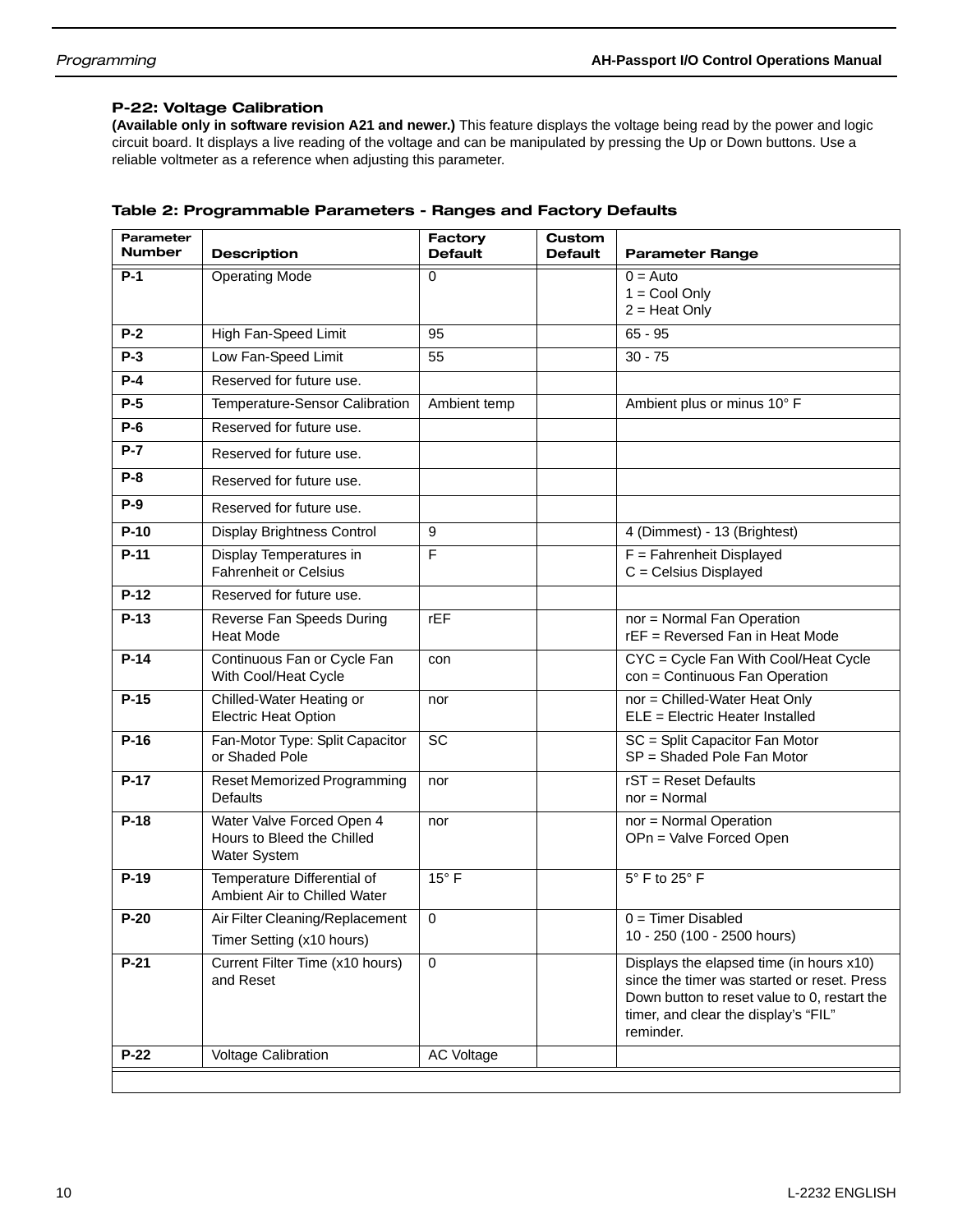### FAULT-HANDLING CODES

One of the following fault codes displays when a fault is detected:

- **ASF** Indicates air sensor failure.
- **FIL** Indicates filter needs to be cleaned or replaced.

## TEMPERATURE DIFFERENTIAL OF AIR & WATER

The optional electric heater overlaps with the chilled-water heat by 22° F (12.2° C). The heater turns on when heat is required and remains on until the chilled-water temperature exceeds the ambient by 22° F (12.2°C) or until the room temperature is satisfied. During very cold conditions electric heat overlaps the chilled-water heat to supplement heating. Note that parameter P-19 setting increments are in °F even when the control is set to display °C.



#### IMPORTANT

**The system's air sensor is located in the control's display panel, therefore the display MUST be located on an interior wall at eye level. It must NOT be located in direct sunlight or inside a cabinet.**

**If these conditions cannot be met, you must purchase the Optional Remote Air Sensor and install it in the return-air stream.**

#### Figure 2: Ambient Air to Water Temperature Differential



**Ambient Air to Water Temperature Differential**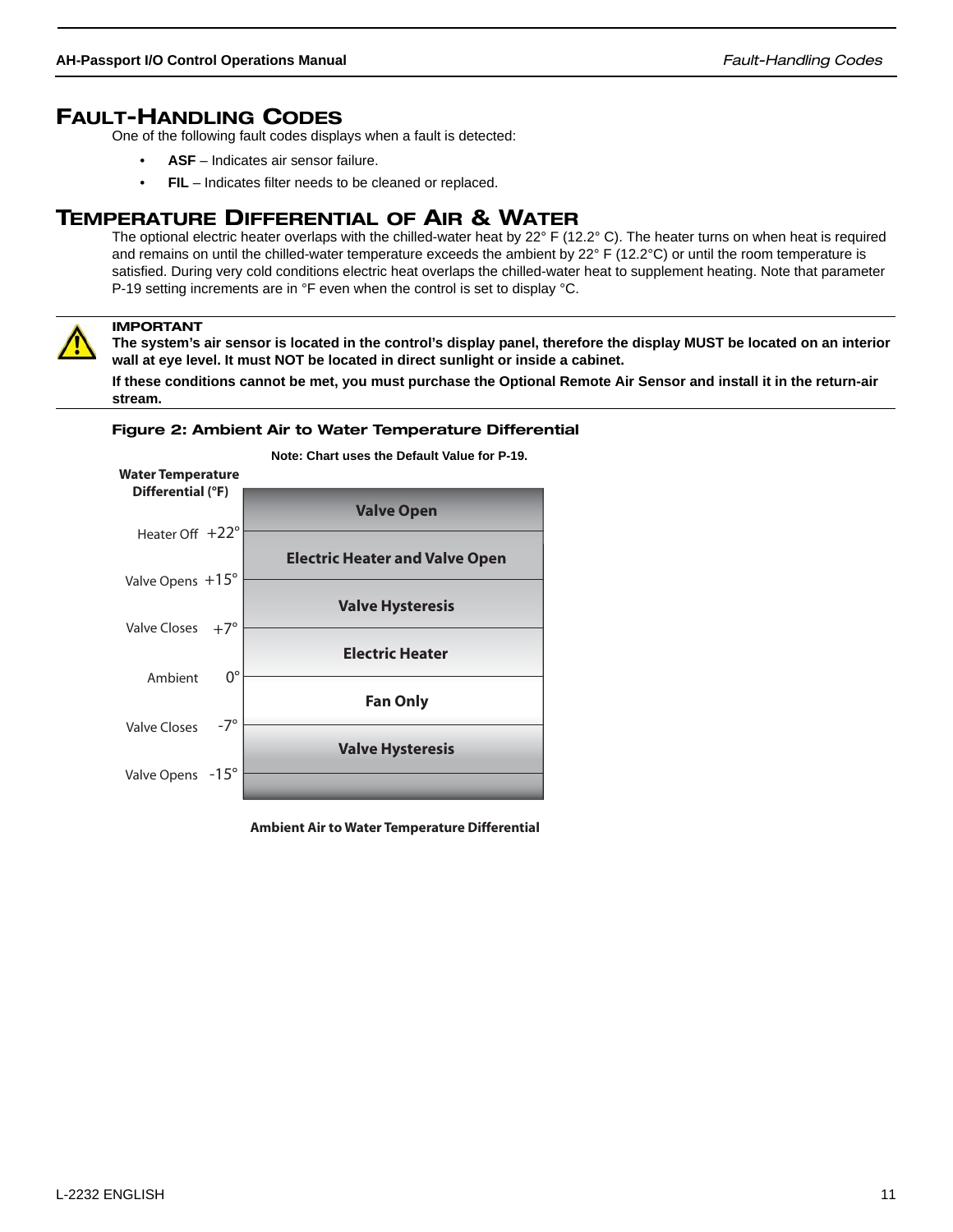## TROUBLESHOOTING

## GENERAL TROUBLESHOOTING

See additional troubleshooting information in the manual for your specific chiller system.

#### Table 3: General Troubleshooting

| <b>PROBLEM</b>            | <b>POSSIBLE REASON/SOLUTION</b>                                                                                                                                                                                                                                                                                                                                                                                                                                                                                                                                                                                                                                                                                                                                                                                                                                                                                                                                                                                                                                                                                       |  |  |
|---------------------------|-----------------------------------------------------------------------------------------------------------------------------------------------------------------------------------------------------------------------------------------------------------------------------------------------------------------------------------------------------------------------------------------------------------------------------------------------------------------------------------------------------------------------------------------------------------------------------------------------------------------------------------------------------------------------------------------------------------------------------------------------------------------------------------------------------------------------------------------------------------------------------------------------------------------------------------------------------------------------------------------------------------------------------------------------------------------------------------------------------------------------|--|--|
| System will not start.    | 1. Air handler circuit breaker is off. Turn circuit breaker on at ship's panel.<br>2. Digital control is not turned on. Press the Power button.<br>3. Wrong wiring at terminal strip. Check wiring diagram; correct if necessary.<br>4. Input-line voltage is insufficient. Check power source (shore/generator) for proper<br>voltage. Check wiring and terminals for proper sizes and connections. Verify with a<br>volt-meter that the power at the unit is the same as the power source.<br>5. Push-on connectors or butt splices became disconnected during installation.<br>Disconnect power supply and open electric box, check wiring diagram, correct if<br>necessary.                                                                                                                                                                                                                                                                                                                                                                                                                                       |  |  |
| Fan is not running.       | Check "Digital-Controls Troubleshooting" on page 13.                                                                                                                                                                                                                                                                                                                                                                                                                                                                                                                                                                                                                                                                                                                                                                                                                                                                                                                                                                                                                                                                  |  |  |
| No cooling or heating.    | 1. Temperature set point is satisfied. Lower or raise set point.<br>2. Fan is not running. Check your specific control troubleshooting section.<br>3. Digital control is programmed for Cool or Heat only, or mechanical-control<br>thermostat is rotated too far toward either Cooler or Warmer setting. See the<br>control's Operations Manual for instructions.<br>4. Chilled-water loop is inadequately cooled or heated, chiller system is not in the<br>proper mode of operation, or Electric Heater is disabled. If the air handler system<br>is equipped with water-temperature sensors, check the water temperature at the<br>digital control by pressing the Up and Power buttons simultaneously while in On<br>mode. If the water temperature is not at least 15°F warmer (for heat mode) or cooler<br>(for cool mode), the water valve will not open. See "Temperature Differential of Air &<br>Water" on page 11 and the P-19 programmable parameter for more information. If the<br>air handler system is equipped with an electric heater, ensure that programmable<br>parameter P-15 is set to "ELE". |  |  |
| Low airflow.              | 1. Airflow is blocked. Remove any obstructions in return-air stream. Clean return-air<br>filter and grille. Check for crushed or restricted ducting; ducting must be as straight,<br>smooth and taut as possible.<br>2. Fan speed is set to manual low. If the fan speed is set to manual low, press and<br>release the Fan button until the desired fan speed and airflow are reached. If you<br>want automatic fan speed control, press and release the Fan button until the letter "A"<br>displays.                                                                                                                                                                                                                                                                                                                                                                                                                                                                                                                                                                                                                |  |  |
| System runs continuously. | 1. Set point temperature is improperly set: too low for cooling or too high for<br>heating. Raise or lower set point.<br>2. Porthole or hatches open. Close all port holes and hatches.<br>3. Improper air sensor location. Check your specific control troubleshooting section.                                                                                                                                                                                                                                                                                                                                                                                                                                                                                                                                                                                                                                                                                                                                                                                                                                      |  |  |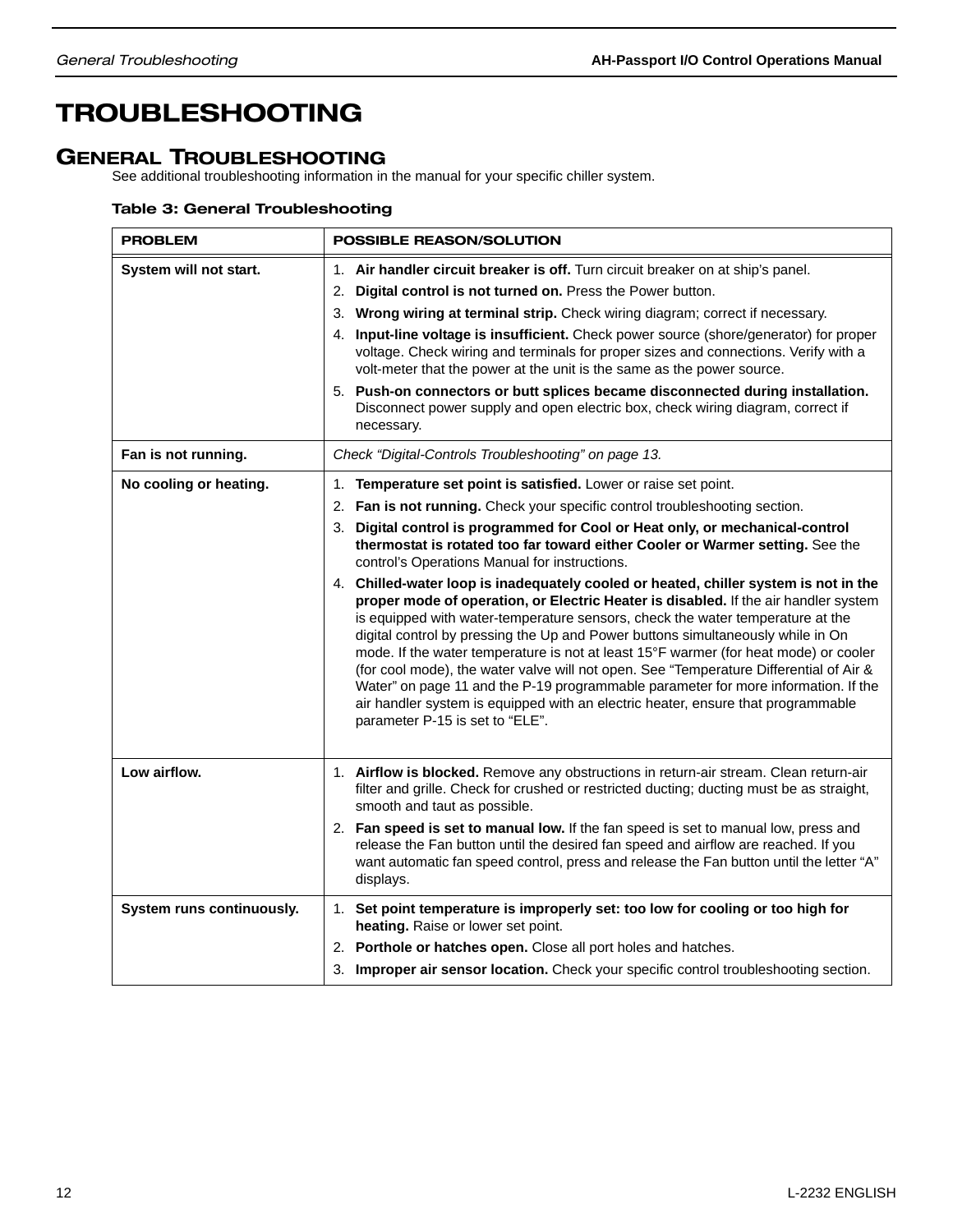## DIGITAL-CONTROLS TROUBLESHOOTING

See also "General Troubleshooting" on page 12.

| <b>Table 4: Digital-Controls Troubleshooting</b> |  |
|--------------------------------------------------|--|
|--------------------------------------------------|--|

| <b>PROBLEM</b>                                                                          | <b>POSSIBLE REASON/SOLUTION</b>                                                                                                                                                                                                                                                                                                                                                                                     |
|-----------------------------------------------------------------------------------------|---------------------------------------------------------------------------------------------------------------------------------------------------------------------------------------------------------------------------------------------------------------------------------------------------------------------------------------------------------------------------------------------------------------------|
| Digital display panel is not<br>lit.                                                    | The 8-pin display-cable plugs are not making contact (unplugged, dirty, bent, or<br>broken pins). With POWER OFF at the circuit breaker, remove connector and inspect. If<br>damaged, replace connector or entire display cable.                                                                                                                                                                                    |
| Fan is not running or runs<br>continuously.                                             | Digital control is programmed for either fan cycling with cooling/heating demand<br>or continuous fan operation. Reprogram parameter P-14. Note: When configured for<br>electric heat, after a heat cycle ends the fan will stay on for 4 minutes even if the fan is set<br>to cycled operation.                                                                                                                    |
| Fan is not running but a<br>cooling/heating demand<br>exists.                           | Failed triac on circuit board. Send for repair or call local service technician.                                                                                                                                                                                                                                                                                                                                    |
| Fan runs continuously<br>although it is set to cycle<br>with cooling/heating<br>demand. | Failed triac on circuit board. Send for repair or call local service technician.                                                                                                                                                                                                                                                                                                                                    |
| No cooling or heating.                                                                  | Digital control programmed for heat or cool only. Reprogram parameter P-1.                                                                                                                                                                                                                                                                                                                                          |
| System runs continuously.                                                               | Improper air sensor location. Verify display head location with criteria found in the<br>control manual. Install alternate air sensor if necessary. Ensure the control display is<br>located out of direct sunlight and away from open doors or hatches. Or, if using an<br>alternate air sensor, ensure the sensor is located directly in the system's return-air path to<br>obtain an accurate reading.           |
| "ASF" is displayed.<br>(Air Sensor Failure)                                             | 1. Indicates failed face plate air sensor, alternate air sensor or display cable.<br>Unplug alternate air sensor if installed or plug in alternate air sensor if not installed.<br>Try another display cable.<br>Damaged jack/socket in display head or on circuit board. Visually check to see<br>2.<br>that pins inside socket are not bent or corroded. Repair or replace display or circuit<br>board if needed. |
| "FIL" is flashing<br>(Filter Reminder)                                                  | Filter needs to be cleaned or replaced. Clean or replace filter, and reset P-21 to "00".                                                                                                                                                                                                                                                                                                                            |

## MAINTENANCE

### RETURN-AIR FILTER

Check the return-air filter about once a month and clean as necessary. To clean the filter, remove it from the unit, rinse with water, air dry and reinstall.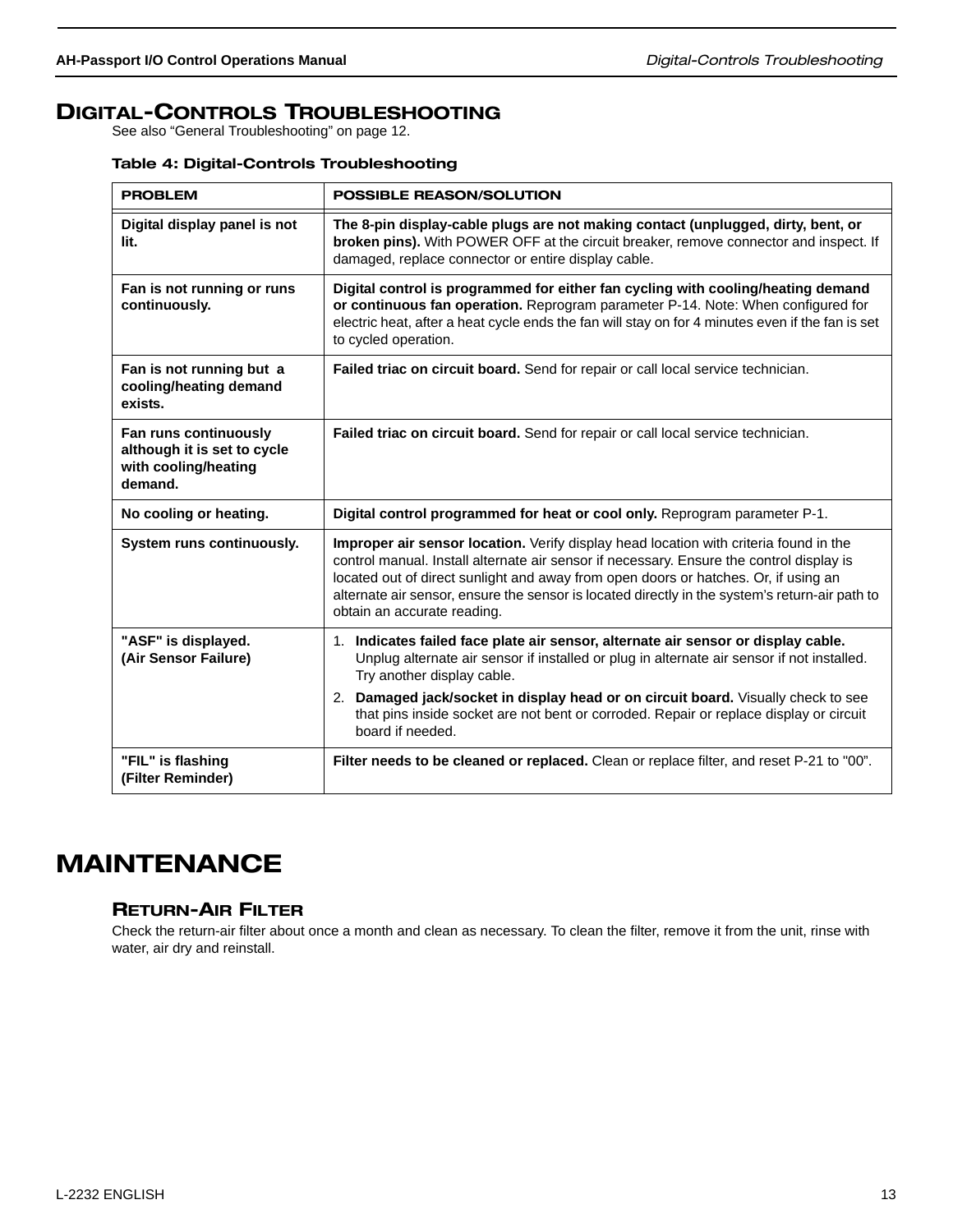## SPECIFICATIONS

### **OPERATIONAL**

| Ambient Temperature Operating Range Displayed 5°F to 150°F (-15°C to 65.6°C) |  |
|------------------------------------------------------------------------------|--|
|                                                                              |  |
|                                                                              |  |
|                                                                              |  |
|                                                                              |  |
|                                                                              |  |
|                                                                              |  |
|                                                                              |  |
|                                                                              |  |
|                                                                              |  |
| For circuit boards revision F and newer:                                     |  |
|                                                                              |  |
|                                                                              |  |
| For circuit boards revision E and older:                                     |  |
|                                                                              |  |
|                                                                              |  |

### **DIMENSIONS**

## CABLE LENGTHS

| All custom cable lengths supplied in standard 5' (1.5m) increments  75' (22.9m) Maximum |  |
|-----------------------------------------------------------------------------------------|--|



## **NOTE**

**Maximum length of display and sensor cables is 75 feet (22.9m). The outside-air sensor and alternate air sensor are optional items and are not included with the standard control package.**

## SYSTEM INPUTS

## WARRANTY AGREEMENT

This control may be covered under Dometic's Unit Warranty or Dometic's Part Warranty. Please refer to the specific warranty data sheet for more information.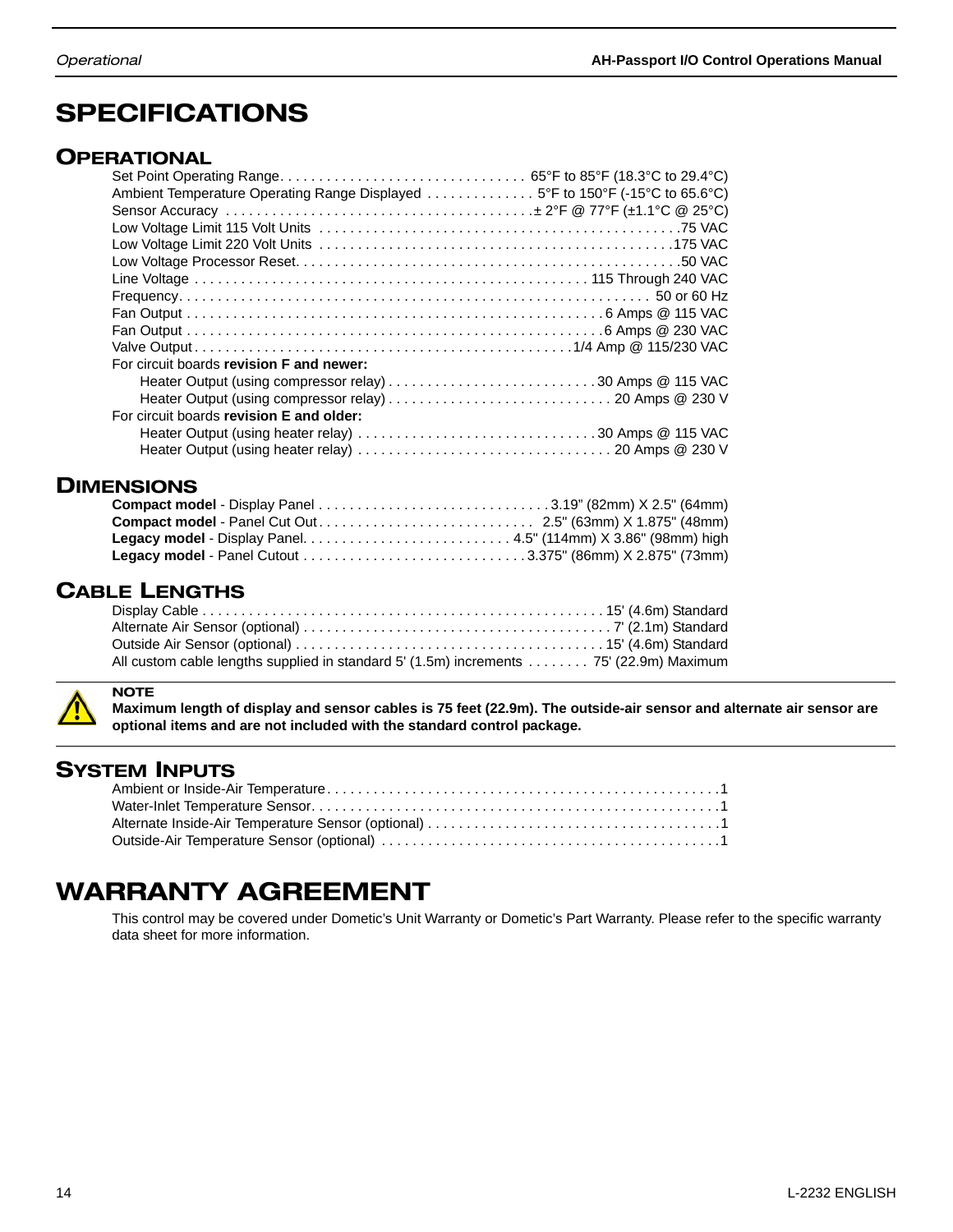## DIAGRAMS

## SAMPLE APPLICATION

Figure 3: System Layout Example



|  | Table 5: System Layout Example - Diagram Legend |  |
|--|-------------------------------------------------|--|
|  |                                                 |  |

|   | Electrical Box                    | 6         | Water Inlet Sensor                                                      |
|---|-----------------------------------|-----------|-------------------------------------------------------------------------|
| 2 | Optional Outside Air Sensor       | 7         | Control Display Panel                                                   |
| з | <b>AC Wire Harness</b>            | 8         | 8-Conductor Shielded Display Cable                                      |
| 4 | 6-Conductor Shielded Sensor Cable | 9         | Return-Air Grille                                                       |
| 5 | Convector Assembly                | 10,<br>11 | Optional Remote Air Sensor<br>(your choice of 2 installation locations) |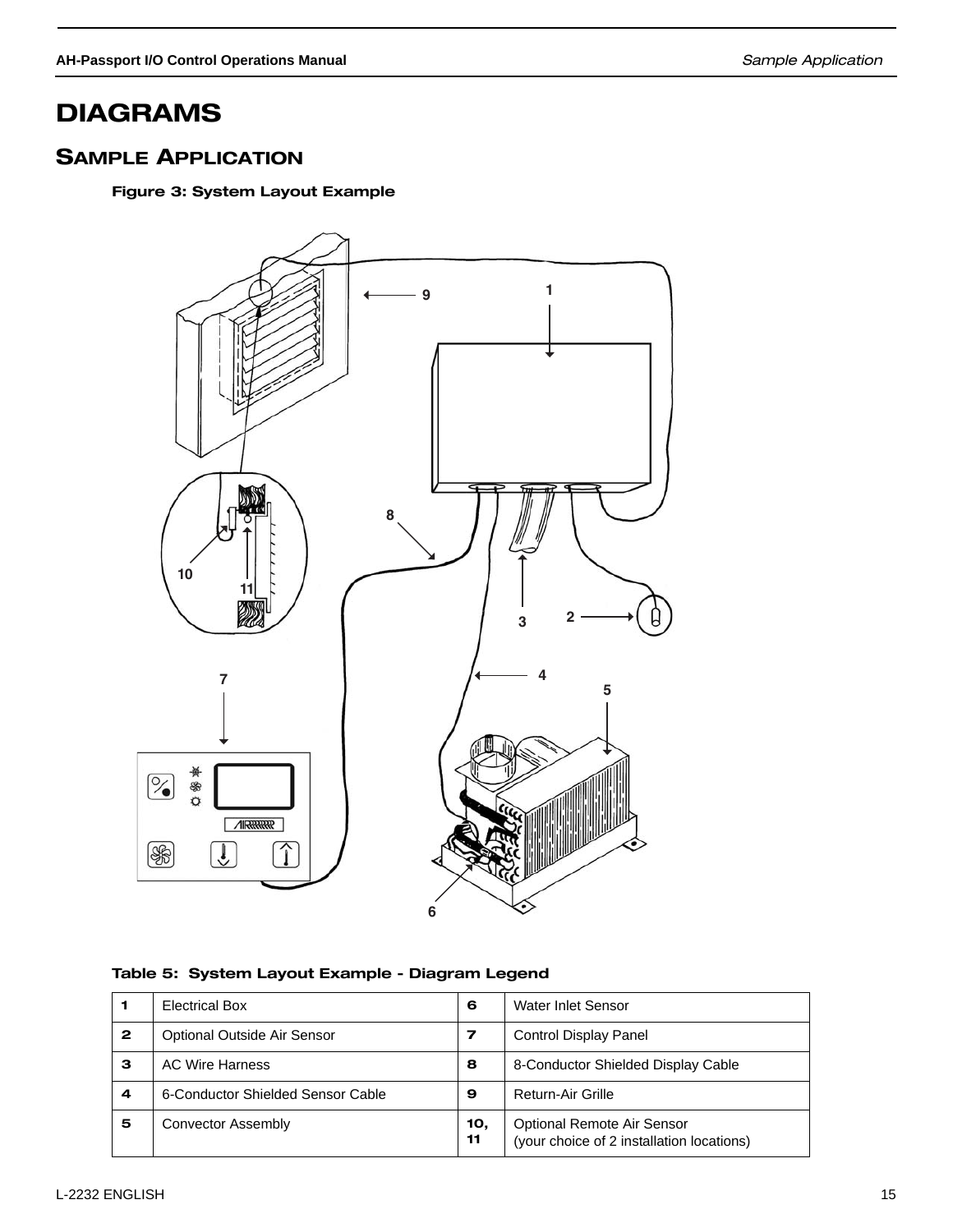## SAMPLE WIRING DIAGRAM



IMPORTANT

**This is a sample diagram. Wire colors may vary. See unit's specific diagram located in electrical box. Turn power off before opening electrical box.**



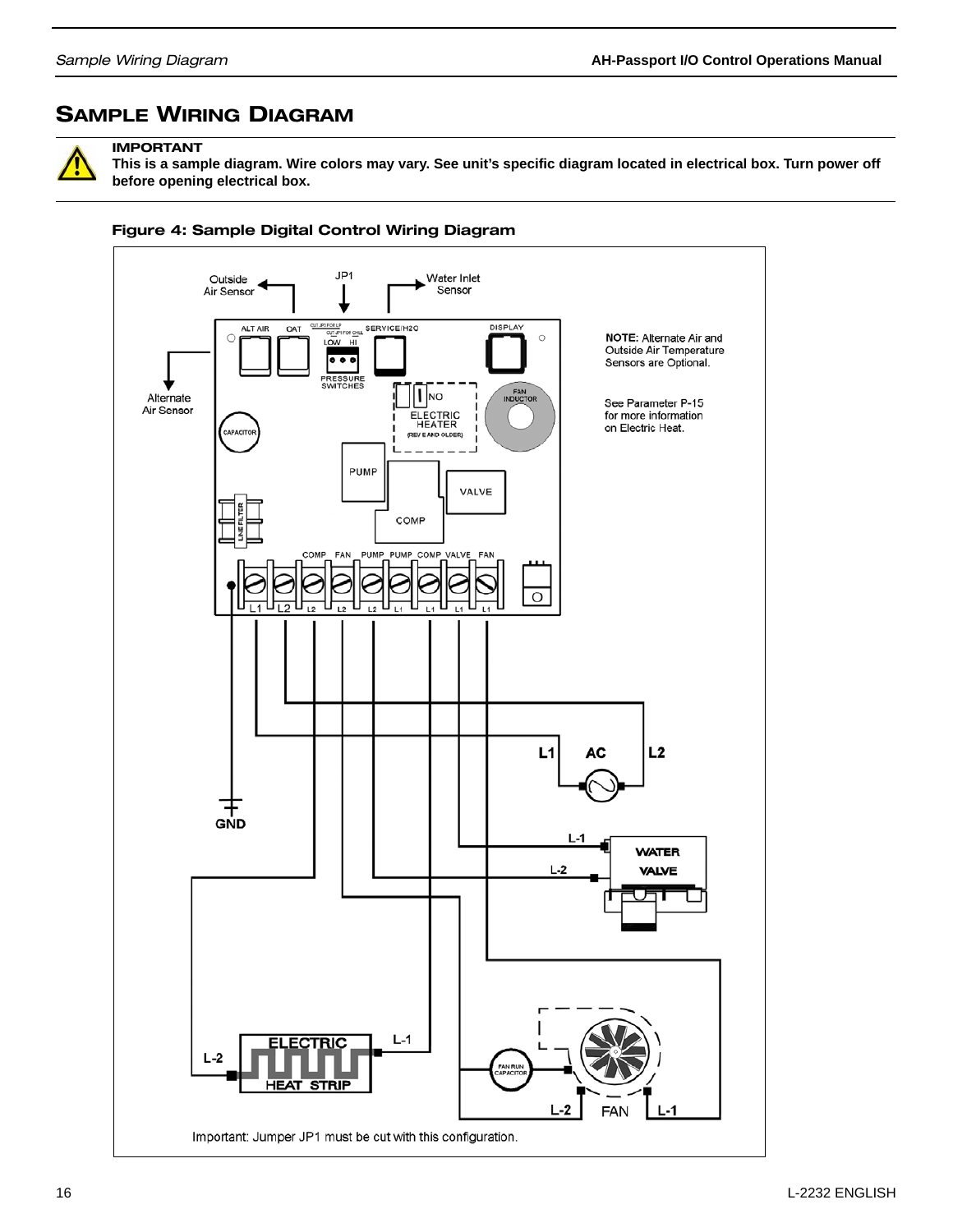